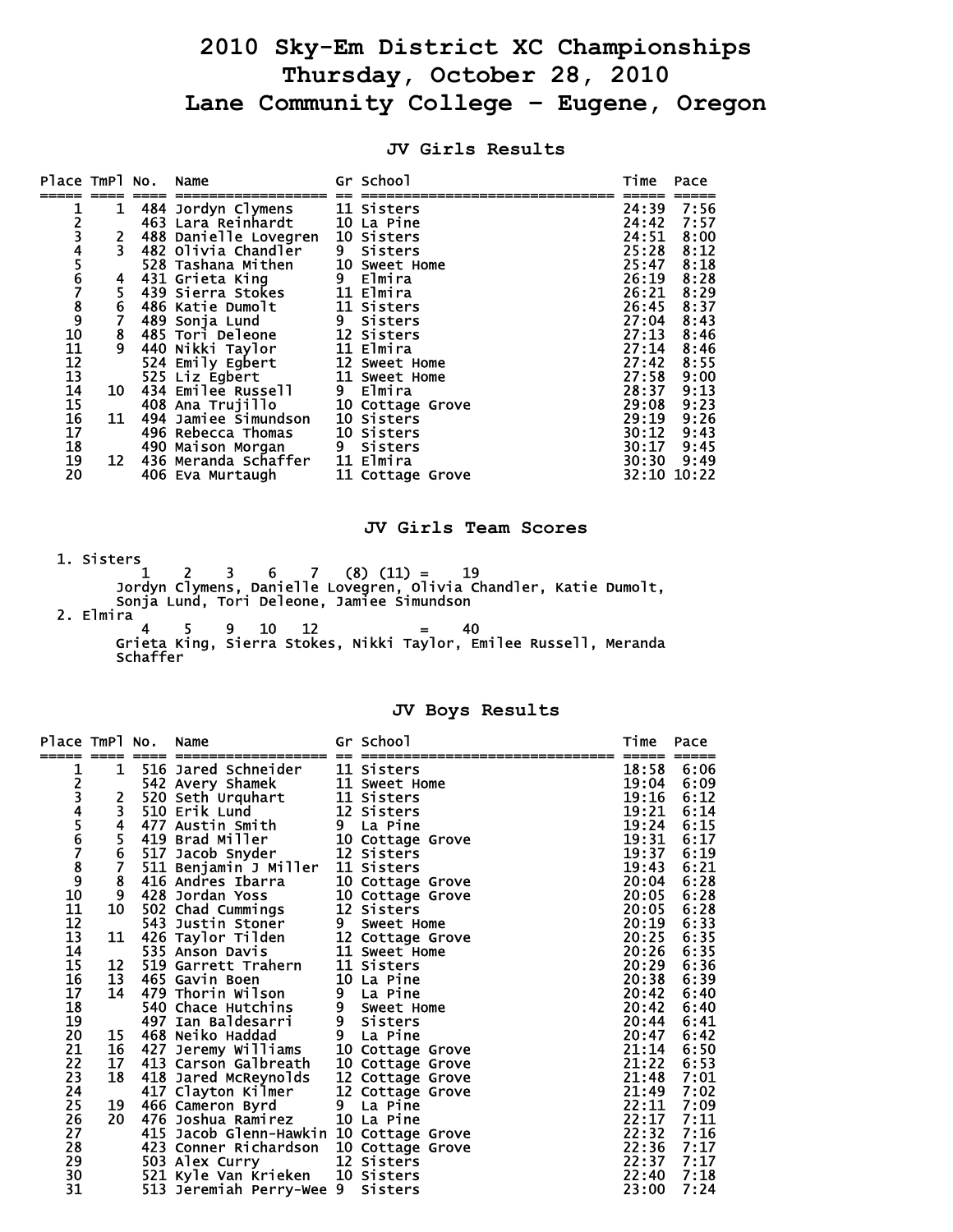| 32<br>33             |    | 442 Ian Cooper                   | 10 Elmira        | 23:06      | 7:26 |
|----------------------|----|----------------------------------|------------------|------------|------|
|                      |    | 421 Mason Mueller                | 9 Cottage Grove  | 23:16      | 7:30 |
| 34                   |    | 515 Tony Pullig-Gomez 11 Sisters |                  | 23:48      | 7:40 |
| 35                   | 21 | 471 Preston James                | 9 La Pine        | 23:50      | 7:41 |
|                      |    | 509 Noah Kanzig                  | 10 Sisters       | 24:01      | 7:44 |
|                      |    | 470 Shawn Heidrich               | 11 La Pine       | 24:08      | 7:47 |
| 36<br>37<br>38<br>39 |    | 411 Caine Castleman              | 10 Cottage Grove | 24:16      | 7:49 |
|                      |    | 506 Trevor Elson                 | 10 Sisters       | 25:37      | 8:15 |
| 40                   |    | 443 Patrick Decker               | 10 Elmira        | 26:09 8:25 |      |
| 41                   |    | 446 Mason Locke                  | 11 Elmira        | 26:49      | 8:38 |
| 42                   |    | 472 Chance Link                  | 10 La Pine       | 27:25      | 8:50 |
| $\overline{43}$      |    | 450 Skyler Vanderpool 10 Elmira  |                  | 28:21      | 9:08 |
| 44                   |    | 508 Drew Jacobsen                | 11 Sisters       | 29:45      | 9:35 |

## **JV Boys Team Scores**

 1. Sisters  $1 \quad 2 \quad 3 \quad 6 \quad 7 \quad (10) \quad (12) = \quad 19$  Jared Schneider, Seth Urquhart, Erik Lund, Jacob Snyder, Benjamin J Miller, Chad Cummings, Garrett Trahern 2. Cottage Grove  $5 \t 8 \t 9 \t 11 \t 16 \t (17) \t (18) = 49$  Brad Miller, Andres Ibarra, Jordan Yoss, Taylor Tilden, Jeremy Williams, Carson Galbreath, Jared McReynolds 3. La Pine 4 13 14 15 19 (20) (21) = 65 Austin Smith, Gavin Boen, Thorin Wilson, Neiko Haddad, Cameron Byrd, Joshua Ramirez, Preston James

**Varsity Girls Results** 

| Place TmPl No.                                                                                                                                                                                        |                                                                                                                                                        |    | Name<br>---------------                                                                                                                                                                                                                                                                                                                                                                                                                                                                                                                                                                                                                                                                                                                                                                                                                                                                                                                                 |  | Gr School                                                                                                                                                                                                                                                                | Time                                                                                                                                                                                                                                                                            | Pace                                                                                                                                                                                                                                 |  |
|-------------------------------------------------------------------------------------------------------------------------------------------------------------------------------------------------------|--------------------------------------------------------------------------------------------------------------------------------------------------------|----|---------------------------------------------------------------------------------------------------------------------------------------------------------------------------------------------------------------------------------------------------------------------------------------------------------------------------------------------------------------------------------------------------------------------------------------------------------------------------------------------------------------------------------------------------------------------------------------------------------------------------------------------------------------------------------------------------------------------------------------------------------------------------------------------------------------------------------------------------------------------------------------------------------------------------------------------------------|--|--------------------------------------------------------------------------------------------------------------------------------------------------------------------------------------------------------------------------------------------------------------------------|---------------------------------------------------------------------------------------------------------------------------------------------------------------------------------------------------------------------------------------------------------------------------------|--------------------------------------------------------------------------------------------------------------------------------------------------------------------------------------------------------------------------------------|--|
| 1<br>23456789<br>10<br>11<br>12<br>13<br>14<br>15<br>16<br>17<br>18<br>19<br>20<br>21<br>22<br>23<br>24<br>25<br>26<br>27<br>28<br>29<br>30                                                           | 1<br>$\overline{2}$<br>3<br>4<br>5.<br>6<br>$\mathbf{7}$<br>8<br>9<br>10<br>11<br>12<br>13<br>14<br>15<br>16<br>17<br>18<br>19<br>20<br>21<br>22<br>26 |    | 526 Olivia Johnson 12 Sweet Home<br>530 Nicole Rasmussen 9 Sweet Home<br>532 Carissa Swanson<br>487 Zoe Falk<br>495 Katie Stewart<br>401 Taylor Boxberger<br>531 Paige Sanders<br>531 Paige Sanders<br>491 Hayley Palmer<br>492 Jordan Richerson<br>453 Andrea Blake<br>523 Caroline Amendola<br>527 Jenna Kistner<br>227 Jenna Kistner<br>483 Kirsta Marche 12 Sweet Home<br>456 Krista Marche 12 Junction City<br>435 Jessica Sand 9 Elmira<br>405 Rachel Meyers 12 Cottage Grove<br>430 Danielle Jones 9 Elmira<br>438 Rachael Smith 11 Elmira<br>481 Tia Berg<br>481 Tia Berg<br>493 Fabiola Schellwort 11 Sisters<br>533 Kimber Swanson<br>429 Caitlin Johnson<br>429 Circus Kablem<br>432 Sierra Kohler<br>437 Sierra Shaw<br>22 437 Sierra Suaw<br>23 433 Olivia Ponce<br>455 Anna Edwards<br>455 Anna Edwards<br>24 404 Megan Goossens<br>25 403 Kelsy Combs<br>25 403 Kelsy Combs<br>26 407 Megan Polfe<br>11 Cottage Grove<br>407 Megan Rolfe |  | 12 Sweet Home<br>9 Sisters<br>10 Sisters<br>12 Cottage Grove<br>10 Sweet Home<br>12 Sisters<br>12 Sisters<br>11 Junction City<br>12 Sweet Home<br>12 Sweet Home<br>11 Sweet Home<br>12 Elmira<br>10 Elmira<br>10 Elmira<br>11 Cottage Grove<br>Varsity Girls Team Scores | 20:20<br>20:30<br>20:41<br>21:03<br>21:52<br>22:02<br>22:16<br>22:19<br>22:33<br>22:50<br>23:09<br>23:15<br>23:17<br>23:21<br>23:29<br>23:33<br>23:56<br>24:12<br>24:21<br>24:26<br>24:30<br>24:45<br>25:38<br>26:57<br>26:58<br>27:15<br>27:30<br>27:30 8:51<br>27:48<br>29:35 | 6:33<br>6:36<br>6:40<br>6:47<br>7:03<br>7:06<br>7:10<br>7:11<br>7:16<br>7:21<br>7:27<br>7:29<br>7:30<br>7:31<br>7:34<br>7:35<br>7:43<br>7:48<br>7:51<br>7:52<br>7:53<br>7:58<br>8:15<br>8:41<br>8:41<br>8:46<br>8:51<br>8:57<br>9:32 |  |
| 1. Sweet Home<br>$10(11)(19) =$<br>23<br>1<br>2<br>$7 -$<br>3.<br>Olivia Johnson, Nicole Rasmussen, Carissa Swanson, Paige Sanders,<br>Caroline Amendola, Jenna Kistner, Kimber Swanson<br>2. Sisters |                                                                                                                                                        |    |                                                                                                                                                                                                                                                                                                                                                                                                                                                                                                                                                                                                                                                                                                                                                                                                                                                                                                                                                         |  |                                                                                                                                                                                                                                                                          |                                                                                                                                                                                                                                                                                 |                                                                                                                                                                                                                                      |  |
| $12 \quad (17) \quad (18) =$<br>4<br>5.<br>8.<br>9<br>38<br>Zoe Falk, Katie Stewart, Hayley Palmer, Jordan Richerson, Kirsten<br>Clarke, Tia Berg, Fabiola Schellworth<br>3. Elmira                   |                                                                                                                                                        |    |                                                                                                                                                                                                                                                                                                                                                                                                                                                                                                                                                                                                                                                                                                                                                                                                                                                                                                                                                         |  |                                                                                                                                                                                                                                                                          |                                                                                                                                                                                                                                                                                 |                                                                                                                                                                                                                                      |  |
|                                                                                                                                                                                                       |                                                                                                                                                        | 13 | 15<br>16<br>Kohler, Sierra Shaw, Olivia Ponce                                                                                                                                                                                                                                                                                                                                                                                                                                                                                                                                                                                                                                                                                                                                                                                                                                                                                                           |  | $20 \t21 \t(22) \t(23) =$<br>85<br>Jessica Sand, Danielle Jones, Rachael Smith, Caitlin Johnson, Sierra                                                                                                                                                                  |                                                                                                                                                                                                                                                                                 |                                                                                                                                                                                                                                      |  |